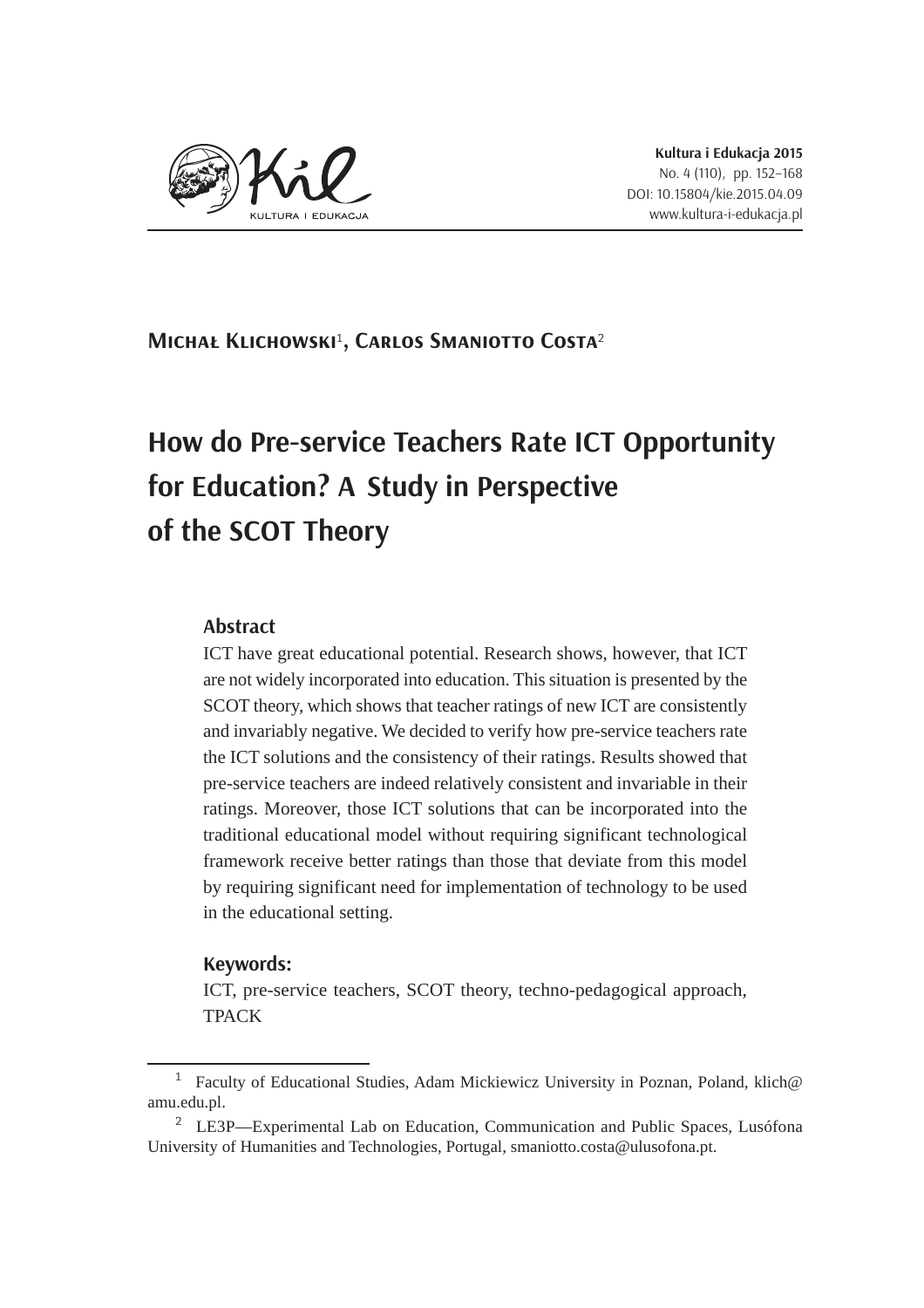## **1. INTRODUCTION**

Brun and Hinostroza (2014, p. 223) notice that "the information and innovationbased society demands from the education systems continuous improvements to prepare new generations for taking full advantage of the new socio-cultural and economic conditions". Many researchers (cf. Andronie & Andronie, 2014; Brun & Hinostroza, 2014; Oreglia, 2014; Sun, Looi & Xie, 2014) point that one of the major strategies of such improvements is introducing to education Information and Communications Technology (ICT). Valtonen et al. (2015, p. 49) see that "the importance of Information and Communication Technology (ICT) for teaching and learning is widely recognized. […] the use of ICT for teaching and learning is associated with so called twenty-first century skills, skills that today's students are expected to acquire as they enter working life". Abilities for creative and critical thinking, problem solving, autonomous learning skills and competences, communication and collaboration, learning and information literacy can be mentioned here (Hernández-Ramos et al., 2014; Valtonen et al., 2015). Ivan and Frunzaru (2014, p. 4) even notice that "the expansion of information and communication technology (ICT) in schools is expected to facilitate the learning process and to create a bridge between students' needs and expectations and labor market demands".

Without doubt ICT have great educational potential. Moreover, it is seen as creating educational opportunity. Research show, however (Hernández-Ramos et al., 2014), that although many developing countries are aware of this relationship and invest in introducing ICT to their education systems, ICT is still not widely incorporated into education. A few years ago this situation could be explained by the fact that there was a problem with access to equipment, lack of technical support and ICT training for teachers (Koh, Chai & Tay, 2014). Today, however, these problems in the developing countries practically do not exist. The failure to use ICT in education is more and more often explained by teachers' negative attitudes towards its implementation (Hernández-Ramos et al., 2014; Koh, Chai & Tay, 2014). Researchers (cf. Haspekian, 2014) highlight that teachers are often not free in their beliefs – it is assumed that these beliefs are socially constructed. This assumption is supported by a theory called the Social Construction of Technology (SCOT theory) (Byker, 2014).

In the classical approach – constructed by Trevor and Bijker (1984; cf. Bijker, 2010; Bijker, 1997) – SCOT theory refers to the concept of social constructivism. It is assumed there that each technology has a different significance for various social groups. Some of the groups see a new technology as a potential for their development, others as a threat. In this context, an often given example is dif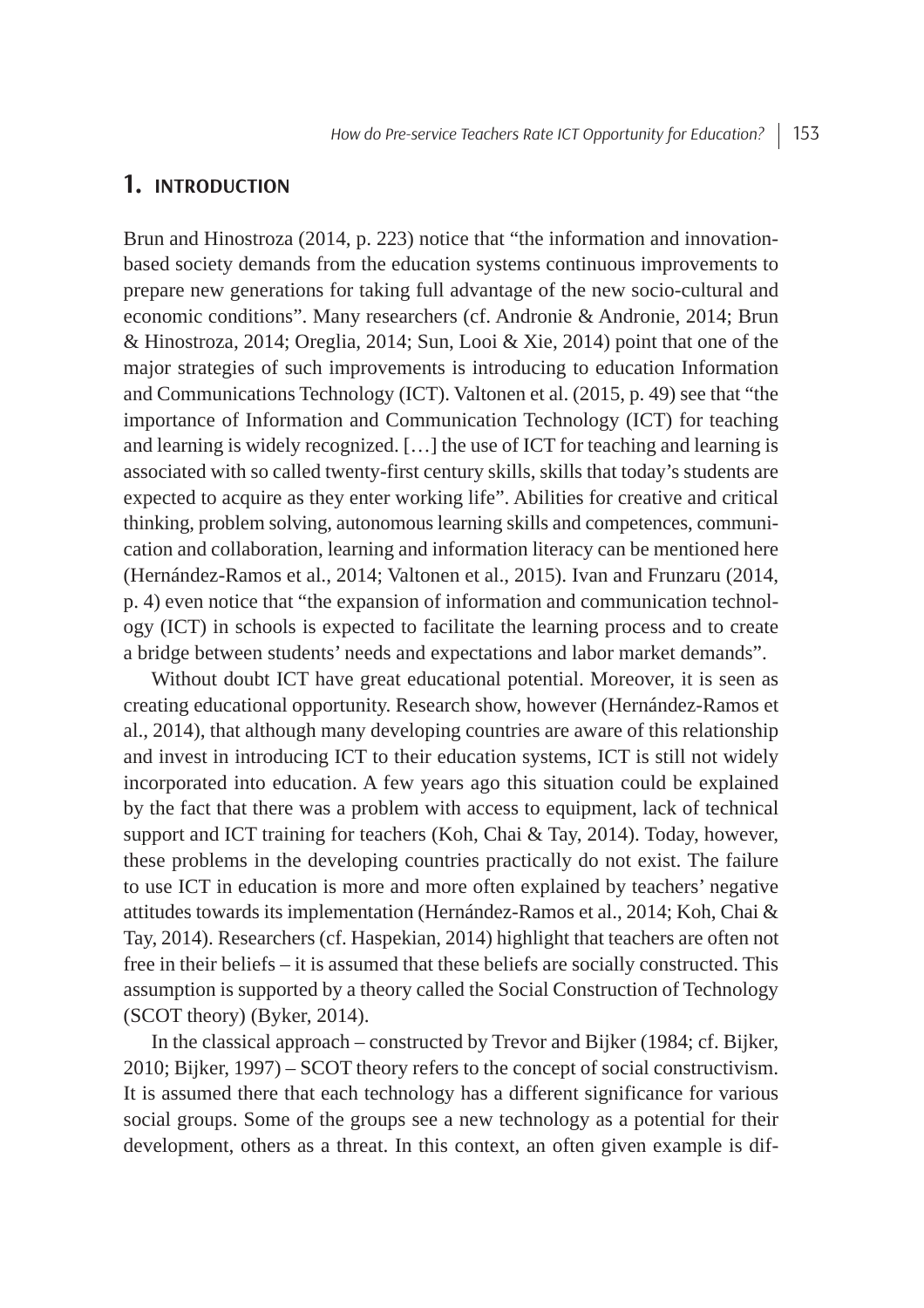ferentiation (conflict) in the ratings between the technology creators and its users (cf. Colbjørnsen, 2015). The creators most often rate their product in the category of a chance, but the group of users very often – mostly when a very innovative technology is in its early stages of implementation – rates the product as a threat to their *status quo*.

Moreover, SCOT theory shows that a given social group is most often invariable and consistent in the ratings of a given technology – it constructs its own invariable and consistent ratings (Byker, 2014). It means that, for example, if we asked a group of 100 cooks to rate some new kitchen equipment, their ratings – according to SCOT theory – would have low degree of variation. Furthermore, if we asked them to discuss their ratings in the groups, the negotiated result would be similar to the average result (nobody with the rating that did not match the group trend would be able to persuade others that their rating was reasonable). In the context of ICT, it can be stated that SCOT theory shows that some social groups construct their own (invariable and consistent) ICT ratings and that the more innovative ICT (one that changes the *status quo* of the group) the worse it is rated – at least in its early stage (there is a conflict between producers ratings and users ratings) (cf. Fulk, 1993; Inkinen, 2006; Lakhana, 2014; Lăzăroiu, 2014).

In this article, we present the study results, which show how pre-service teachers rate the ICT solutions for educational purposes and if they are invariable and consistent in their ratings. We formulated the following research questions:

- 1. Are pre-service teachers invariable and consistent in their ratings of ICT solutions?
- 2. Do pre-service teachers rate lower those ICT solutions which would significantly transform the traditional educational situations (which put at risk *status quo* of the traditional educational model)?

In the literature, the SCOT theory has not been verified yet in the context of pre-service teachers. What we are aware of, however, is that practicing teachers are invariable and consistent in their ratings of ICT solutions (cf. Brantley-Dias & Ertmer, 2013; Heffernan, 2012; Polly, McGee & Sullivan, 2010). There is a question, though, whether the ratings are constructed during working at school or maybe as early as during studies, therefore whether pre-service teachers are invariable and consistent in the ratings of ICT solutions. Moreover, there are no data which would show whether pre-service teachers, just as teachers, rate lower those ICT solutions which would significantly transform the traditional educational situations. We also cannot assume that the currently studying *digital native* generation cannot be more open to the technological transformation of education that the generation of currently working teachers (cf. Lu, 2014). It can also be stated that such a study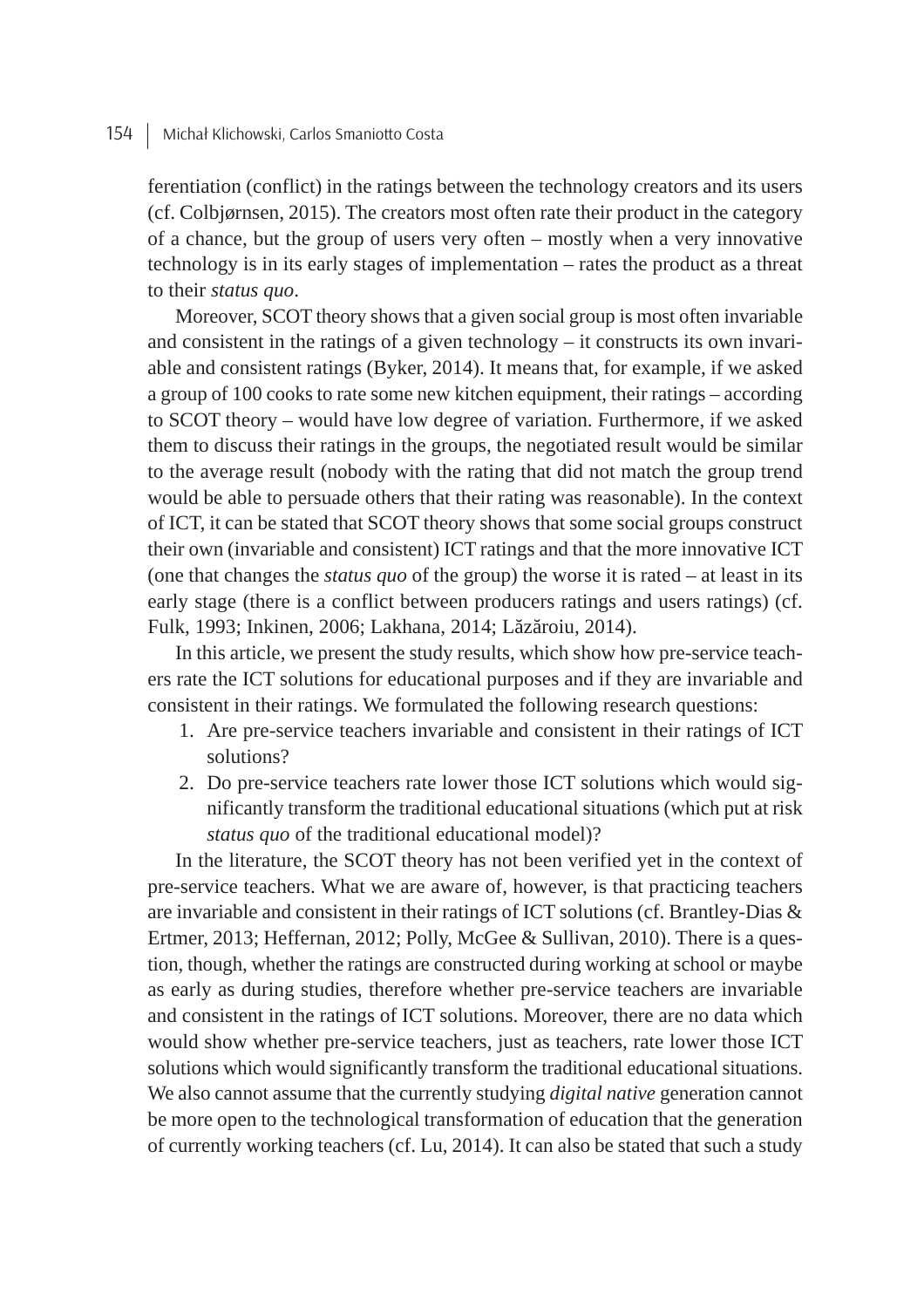is interesting as it demonstrates attitudes toward the ICT solutions of those who will be influencing education in the years to come, and it may also be a credible voice in a discussion about teachers' education.

# **2. METHOD**

#### **2.1. HYPOTHESIS AND PROCEDURE**

In the study, there were two hypothesis based on the research questions described and validated in the introduction:

- 1. Pre-service teachers are invariable and consistent in the ratings of ICT solutions (H1).
- 2. Pre-service teachers rate lower those ICT solutions which would significantly transform the traditional educational situations (which put at risk *status quo* of the traditional educational model) (H2).

To measure how a group of pre-service teachers rate the ICT solutions, we conducted a study in 2015, in which one hundred twenty pre-service teachers (from Adam Mickiewicz University in Poznan) were asked to rate six – relatively new – ICT solutions, especially these that they would not have experience with. In the study, a five-point rating scale was used, where "1"stands for "very low opportunity for education", and "5" for "very high opportunity for education". Participants were randomly divided (according to the assumption of SCOT theory described in the introduction) into two groups: in the first group (group A) pre-service teachers rated each ICT solutions individually, and in the second one (group B) they rated each ICT solutions in groups of four or five (in other words in subgroups). In both groups, each ICT solutions was presented in the form of a multimedia presentation. The first group followed with the individual participants'rating. In the second group, a discussion preceded the rating of every group of four or five participants (subgroup). The discussion was directed to negotiate a collective rating (it was supposed to be a short discussion about one's own opinion without any moderator). Then we made a statistical comparison of both groups' ratings. We assumed that:

– since (according to H1) pre-service teachers are invariable and consistent in the ratings of ICT solutions, so: the ratings in both groups do not differ and in both groups there is a low degree of variation. It means that in the group there are not many opinions significantly different from the group trend that are suppressed in the negotiation process (the degree of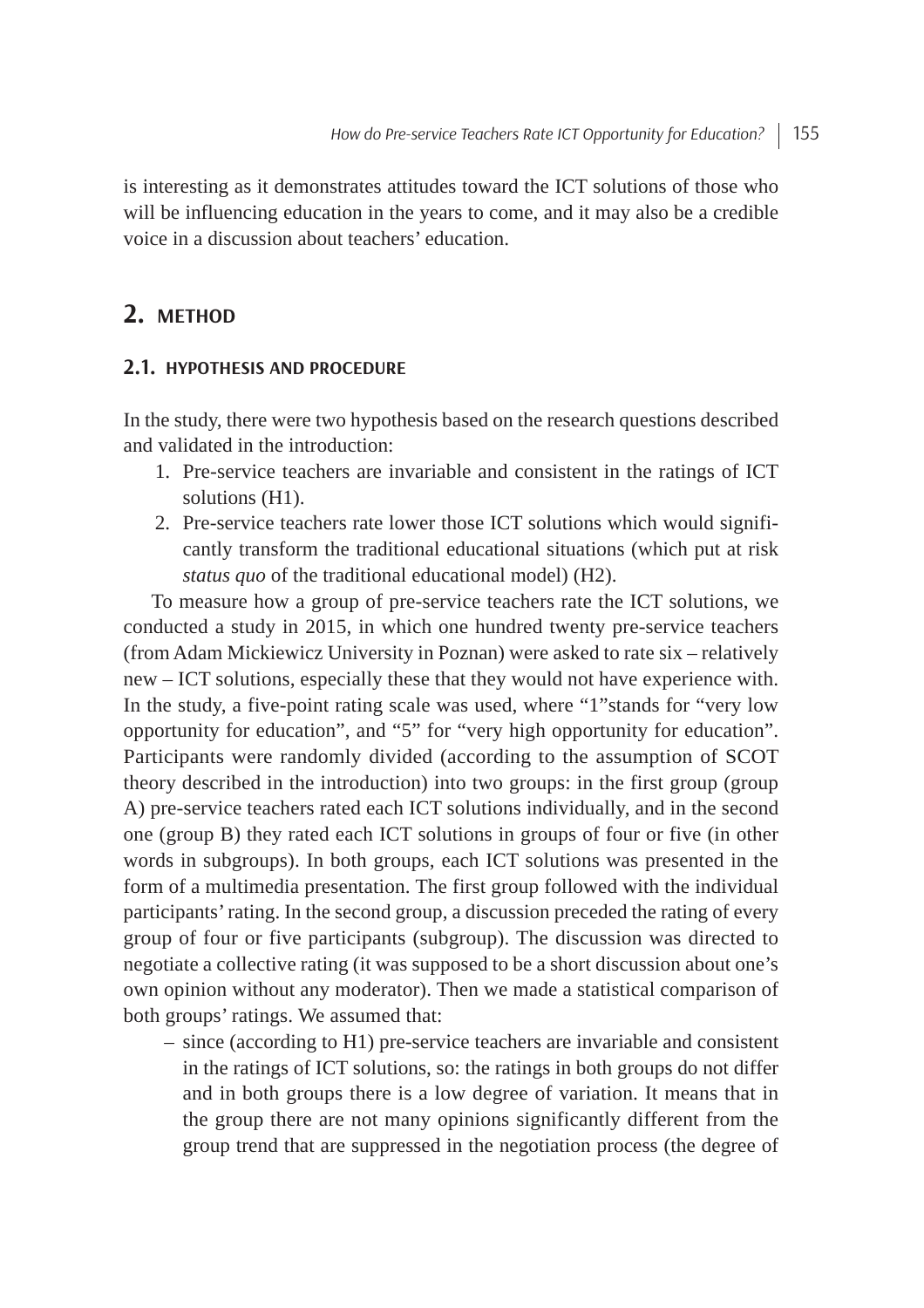variation is higher in A than B), and that the group trend is not sensitive to negotiation attempts (the degree of variation is higher in B than A). Thus, the group is consistent and invariable as far as ratings of the ICT solutions are concerned.

The ICT solutions presented during the study were selected (according to the assumption of SCOT theory described in the introduction) in such a way so that one half of them (Y set) includes the solutions that would enrich traditional educational situations without significant need for technical implementation, and the other half (Z set) would include those solutions which would significantly transform the traditional educational situations due to a high degree of technicization. We assumed that:

– since (according to H2) pre-service teachers rate lower those ICT solutions which would significantly transform the traditional educational situations, so: pre-service teachers would rate the ICT solutions from the Y set higher than those from the Z set, so pre-service teachers would give a greater rating to those ICT solutions whose application does not put at risk *status quo* of the traditional educational model and needs low technology implementation (or effort).

## **2.2. MATERIALS**

The ICT solutions of the Y set include: (1) Augmented Paper Systems, (2) MOOCs, (3) CyberParks, and the Z set:  $(4)$  Web-Based Science Learning Environment, (5) SEEK-AT-WD, (6) SMART Education. Below we describe the features of each solution in order mentioned above (during the study they were presented in a random order). The justification of such a division results from the features of these ICT solutions – these features are presented below.

### **2.2.1. Augmented Paper Systems**

Augmented Paper Systems is an approach for using ICT to modernize the traditional, paper-based educational tools. ICT have augmented the traditional paper – without denying it, with the addition of the digital dimension. Prieto et al. (2014), while researching the publications concerning this system, noted that it most often used – in the form of input devices – cameras, barcode readers, RFID readers, scanners (to identify and locate the paper), and digital pens (to convert freeform writing into a digital equivalent). As far as output devices, the system uses screens, projections, sounds, and printers.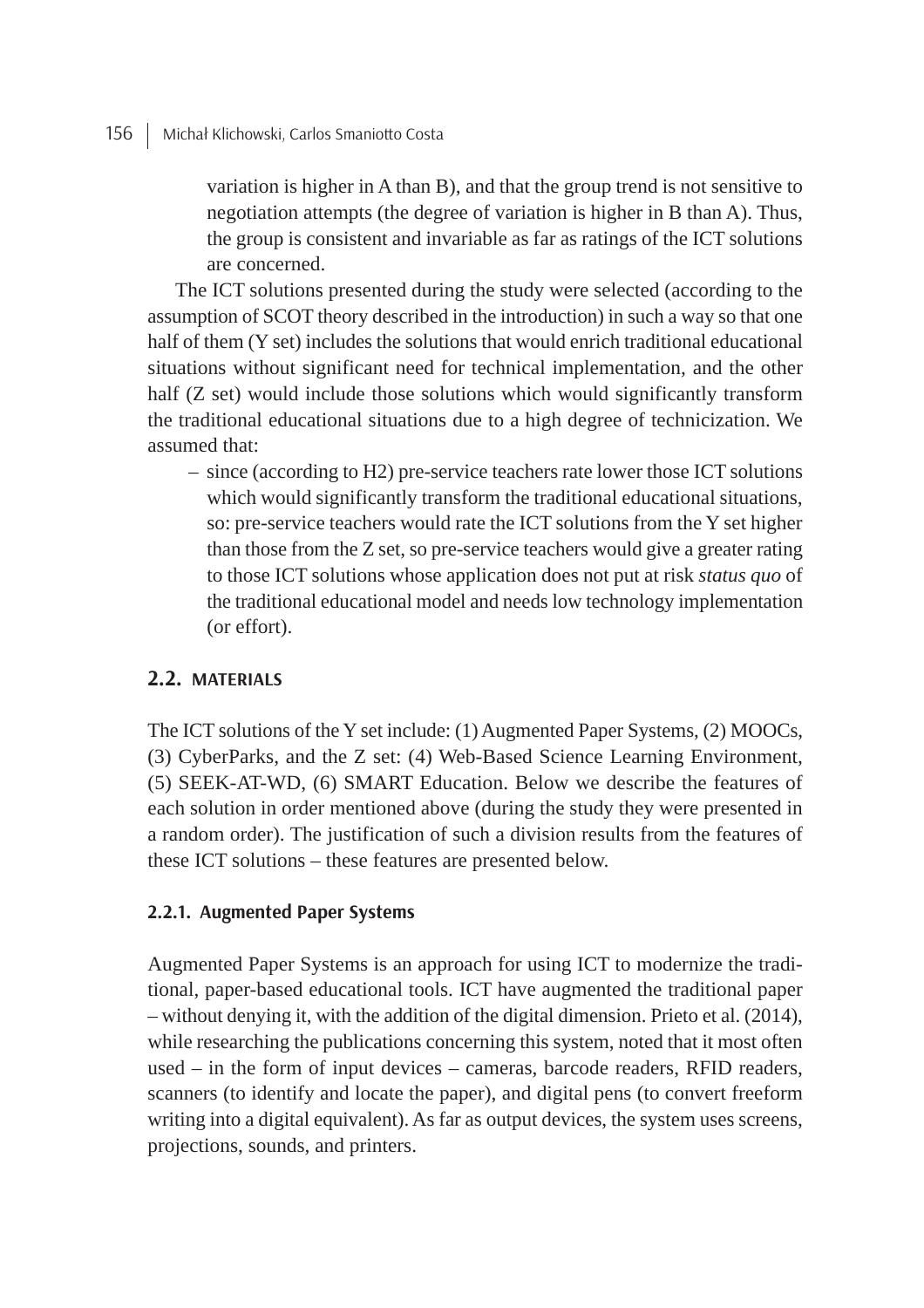Prieto et al. (2014) mention five basic forms of Augmented Paper Systems: (1) Augmented Cards and Post-Its, (2) Augmented Books, (3) Augmented Notebooks, (4) Augmented Printed Documents, (5) Augmented Tables, Flipcharts, and Whiteboards (see Table 1).

| <b>Name</b>                                         | <b>Characteristics</b>                                                                                                                                                                     |
|-----------------------------------------------------|--------------------------------------------------------------------------------------------------------------------------------------------------------------------------------------------|
| <b>Augmented Cards</b><br>and Post-Its              | "The paper artifact is treated as a physical token that allows accessing<br>and managing digital resources, which are represented by the (paper)<br>physical objects".                     |
| <b>Augmented Books</b>                              | "The book itself has value independently from the digital resources,<br>although usually includes printed markers to link its contents to ad-<br>ditional/complementary media".            |
| Augmented<br><b>Notebooks</b>                       | "The notebook, initially empty, synchronizes a paper-based and a digital<br>version of the same resource/contents, allowing free handwriting and<br>sketching".                            |
| <b>Augmented Printed</b><br><b>Documents</b>        | "Often work with a pre-printed document, where users can fill in forms,<br>make annotations or mark parts of the document. These actions are then<br>translated to a digital counterpart". |
| Augmented Tables,<br>Flipcharts,<br>and Whiteboards | "Combine paper-based media with interactive tabletop and/or wall<br>displays, allowing a close integration of paper and digital media".                                                    |

**Table 1. Characteristics of fi ve basic forms of Augmented Paper Systems**

On the basis of Prieto et al. (2014, p. 170).

### **2.2.2. MOOCs**

MOOCs (Massive Open Online Courses) is a strategy of using the idea of traditional educational activity in the ICT courses. The idea of MOOCs responds to the traditional forms of education such as a lecture, a reading, a writing assignment, or a conversation, however, their realization is to be conducted online through an Internet site. Such sites are to become the space to exchange the detailed information and the in-depth discussion. MOOCs are usually free and available for everyone. The MOOCs users learn in their own time and place. It should be noted that MOOCs are the online version of the traditional forms of education and that they are additional courses, which supplement the offline education (Acosta, Escribano Otero & Toletti, 2014; Andronie & Andronie, 2014).

MOOCs are not the innovative ICT solutions in the context of the traditional education – they just give a possibility to realize, for instance, one subject using the Internet. It is worth emphasizing that this solution is different from e-learning – when educating a person using e-learning we have to incorporate the Internet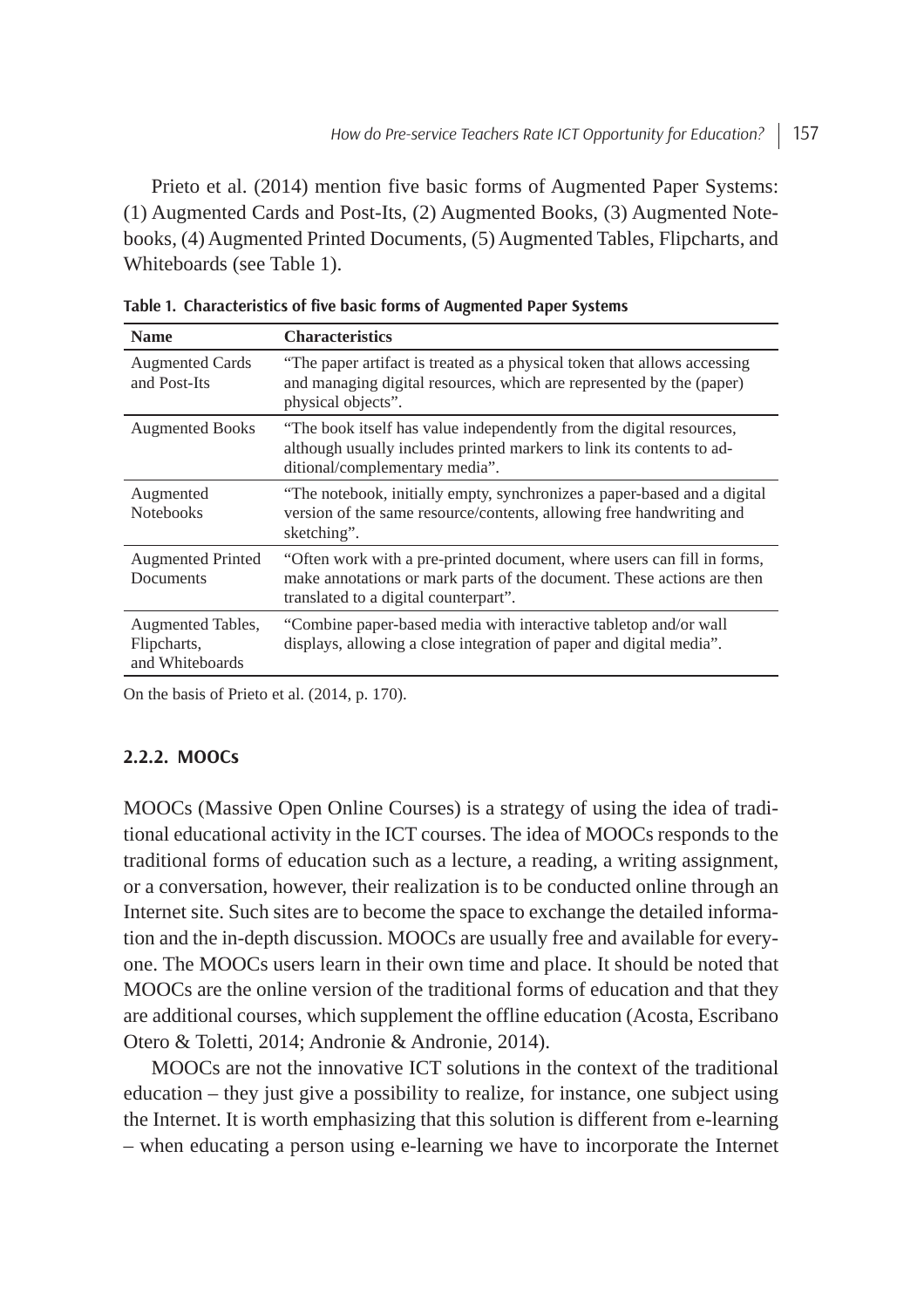#### 158 | Michał Klichowski, Carlos Smaniotto Costa

into the process of student-teacher communication, MOOCs are, on the other hand, autonomous (separate) courses (Kranz, 2014; Aguaded-Gómez, 2013).

## **2.2.3. CyberParks**

A cyberpark is meant to be an urban open public space (i.e. a park, garden square, plaza, etc., or a natural space inserted in an urban setting, or an urban forest, a protected landscape, etc.) with an augmented digital dimension (people using smart phones, tablets, or Wi-Fi provision). The intertwining of ICT with the public open spaces is already challenging for ICT experts, landscape architects, urban designers, social scientists, and educators. Tackling this challenge is in the center of CyberParks that digital media can be on one hand attractive to bring people outdoors and to lead them to an active and healthy lifestyle. On the other, it can be employed to lead people to learn in public open space (about elements of this space). An example of CyberParks ICT tool is the application WAY CyberParks, consisting of a smartphone app and a web service. This tool tracks the way people use a particular space, allowing them to get contextual information and to send suggestions about the spaces they are interweaving. CyberParks is thus – *inter alia* – a strategy of incorporating ICT into the public space, so that it becomes a place for learning (outside curriculum or extended school studying) and increasing social skills (interacting in public with others)<sup>3</sup>.

## **2.2.4. Web-Based Science Learning Environment**

Web-Based Science Learning Environment is a strategy of using ICT in such a way so that it is possible to transfer (partially or totally) science content (of every educational level) to an online environment. Such an ICT solution is different from MOOCs because Web-Based Science Learning Environment is not an externally built, additional course, which is taken in one's free time. Instead, it is an integral element of everyday classes at school. A teacher is required to construct such an environment, teach how to use it, organize students' work at the computers, and support them technologically, etc. Web-Based Science Learning Environment is

<sup>3</sup> For a brief review of this problem, see *CyberParks Project. Fostering Knowledge about the Relationship between Information and Communication Technologies and Public Spaces Supported by Strategies to Improve Their Use and Attractiveness*, www.cost.eu/domains\_actions/tud/Actions/ TU1306, [Access date: 01.02.2015].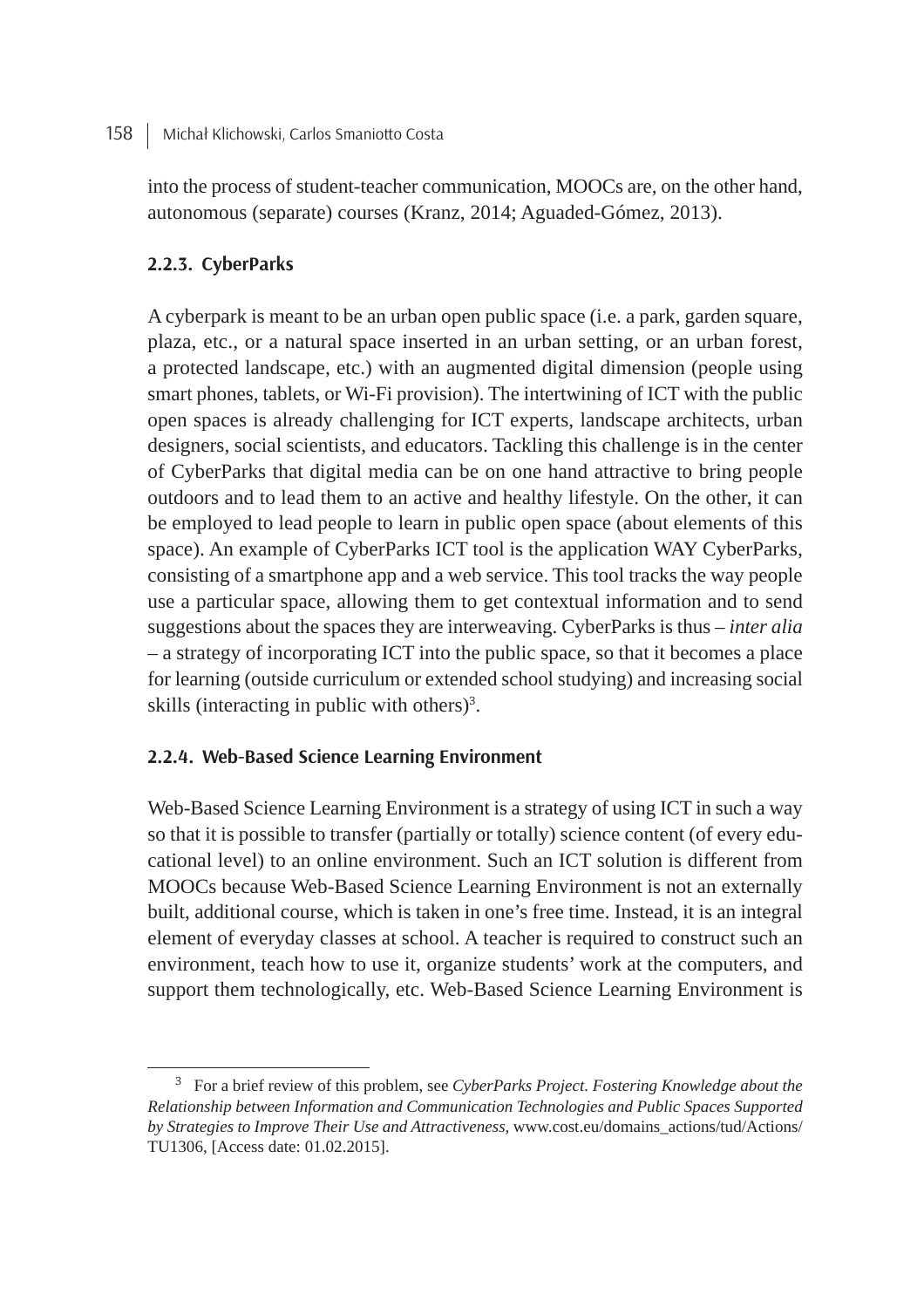thus such an ICT use, which significantly transforms the traditional educational situation, especially in the context of their radical need for implementation of technology and reorganization of their space (Sun, Looi & Xie, 2014).

## **2.2.5. SEEK-AT-WD**

SEEK-AT-WD (Support for Educational External Knowledge About Tools in the Web of Data) is a strategy of using ICT in such a way so that it is possible to build an Internet platform on which teachers can gather the descriptions of ICT, conduct the pedagogical evaluations and create the pedagogical strategies of using and constructing ICT in order to use them in education in a better way. This platform is built on the following communication model: (1) the platform indexes the non-pedagogical ICT descriptions, (2) teachers describe the indexed ICT using the pedagogical language, (3) teachers evaluate the use of described ICT, (4) teachers discuss their experiences related to these ICT and update the existing ICT descriptions. They also build development strategies for ICT and create ideas for the introduction of new ICT for education (Ruiz-Calleja et al., 2014). Thus, SEEK-AT-WD is such a use of ICT which not only intensifies the process of introducing ICT to education, but also significantly transforms the traditional concept of teacher knowledge – it requires teachers to have the advanced technological knowledge (cf. Day, 2014; Kabakci Yurdakul & Coklar, 2014; Koh & Chai, 2014; Koh, Chai & Tay, 2014).

## **2.2.6. SMART Education**

SMART Education is a strategy of using ICT to build an educational system based completely on ICT. It consists of five elements: (1) Self-directed, (2) Motivated, (3) Adapted, (4) Resource enriched, and (5) Technology-embedded (see Table 2). SMART Education is seen as the fourth most intensive stage of continuum regarding implementation of technology:  $(1)$  e-learning,  $(2)$  m-learning,  $(3)$  u-learning (Jang, 2014).

| <b>Name</b> | <b>Characteristics</b>                                                             |
|-------------|------------------------------------------------------------------------------------|
| Self-       | "Characterizes the change in students roles as recipients to producers of knowl-   |
| directed    | edge and the shift of teachers from deliverers of knowledge to learning assistants |
|             | (mentors). To achieve this, online assessments, academic performance evalua-       |
|             | tions, and a self-directed learning system will also be implemented".              |

**Table 2. Characteristics of fi ve elements of SMART Education**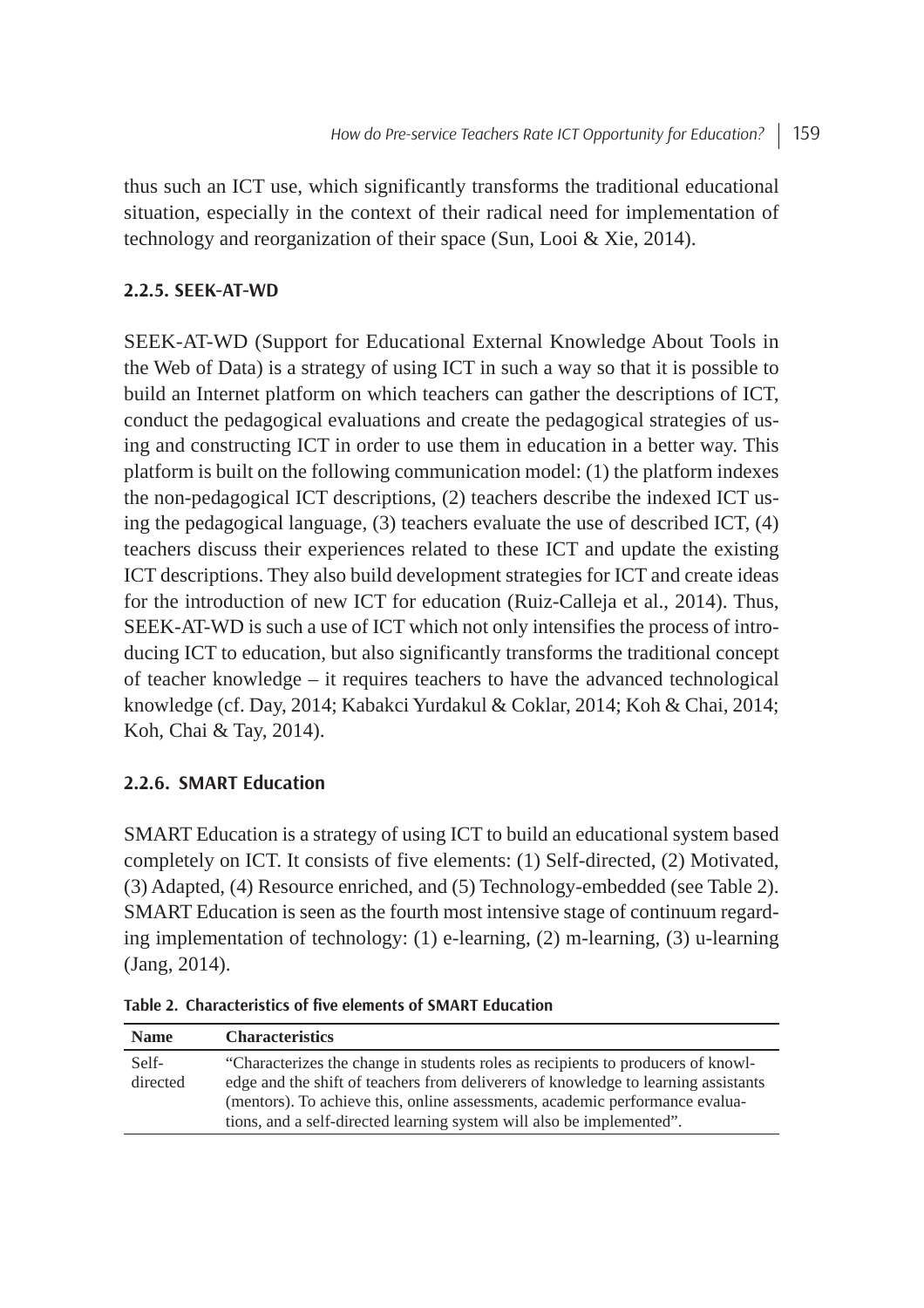160 | Michał Klichowski, Carlos Smaniotto Costa

| <b>Name</b>                  | <b>Characteristics</b>                                                                                                                                                                                                                                                                                                                                                                                                                                                                    |
|------------------------------|-------------------------------------------------------------------------------------------------------------------------------------------------------------------------------------------------------------------------------------------------------------------------------------------------------------------------------------------------------------------------------------------------------------------------------------------------------------------------------------------|
| Motivated                    | "Highlights the way in which SMART education will encourage students to take<br>interest in learning. SMART Education emphasizes teaching and learning meth-<br>ods that promotes creative problem-solving and process-centered individualized<br>assessment. Students' learning experiences will be transformed from the typical<br>textbook-based to experience-based".                                                                                                                 |
| Adapted                      | "Stands for the pursuing of education through a customized educational system<br>and a customized teaching and learning system. SMART Education strengthens<br>the flexibility of the educational system and facilitates customized learning in<br>connection with personal interests and future career aspirations. It also helps<br>schools evolve from a place of delivering knowledge to a place that supports<br>personalized learning according to students' levels and aptitudes". |
| Resource<br>enriched         | "Describes the support for rich teaching-learning materials. From a cloud learn-<br>ing service, SMART Education provides free access to rich contents developed<br>by public and private institutions and individuals in education, expands the joint<br>use of domestic and overseas learning resources, and promotes collaborative<br>learning through the contents delivery platforms".                                                                                               |
| Tech-<br>nology-<br>embedded | "Illustrates the use of the latest information and communications technology.<br>SMART Education enables students to learn at anytime and anywhere through<br>information technology. By building an educational environment that encourages<br>student-centered learning, students are provided with diverse methods of learning<br>tailored to self-selected areas of interest".                                                                                                        |

On the basis of Jang (2014, p. 74–75).

As shown in Table 2, SMART education is such an ICT that maximizes the technologizing process of most educational situations.

### **2.3. DATA ANALYSIS**

We used IBM SPSS statistics for Windows version 22 for statistical analysis. Firstly, we tested the normality of distribution for each rating. Since the normality was not confirmed (Kolmogorov-Smirnov test: all  $p$ <0.01), we applied a nonparametric statistical procedure and we used Mann-Whitney *U* test. The results were evaluated with a 99% confidence interval and *p*<0.01 significance level.

## **3. RESULTS**

As shown in Table 3, rating of every ICT solution except for MOOCs in both groups does not vary (difference did not reach statistical significance – let us remember that the results were evaluated with a 99% confidence interval and *p*<0.01 significance level).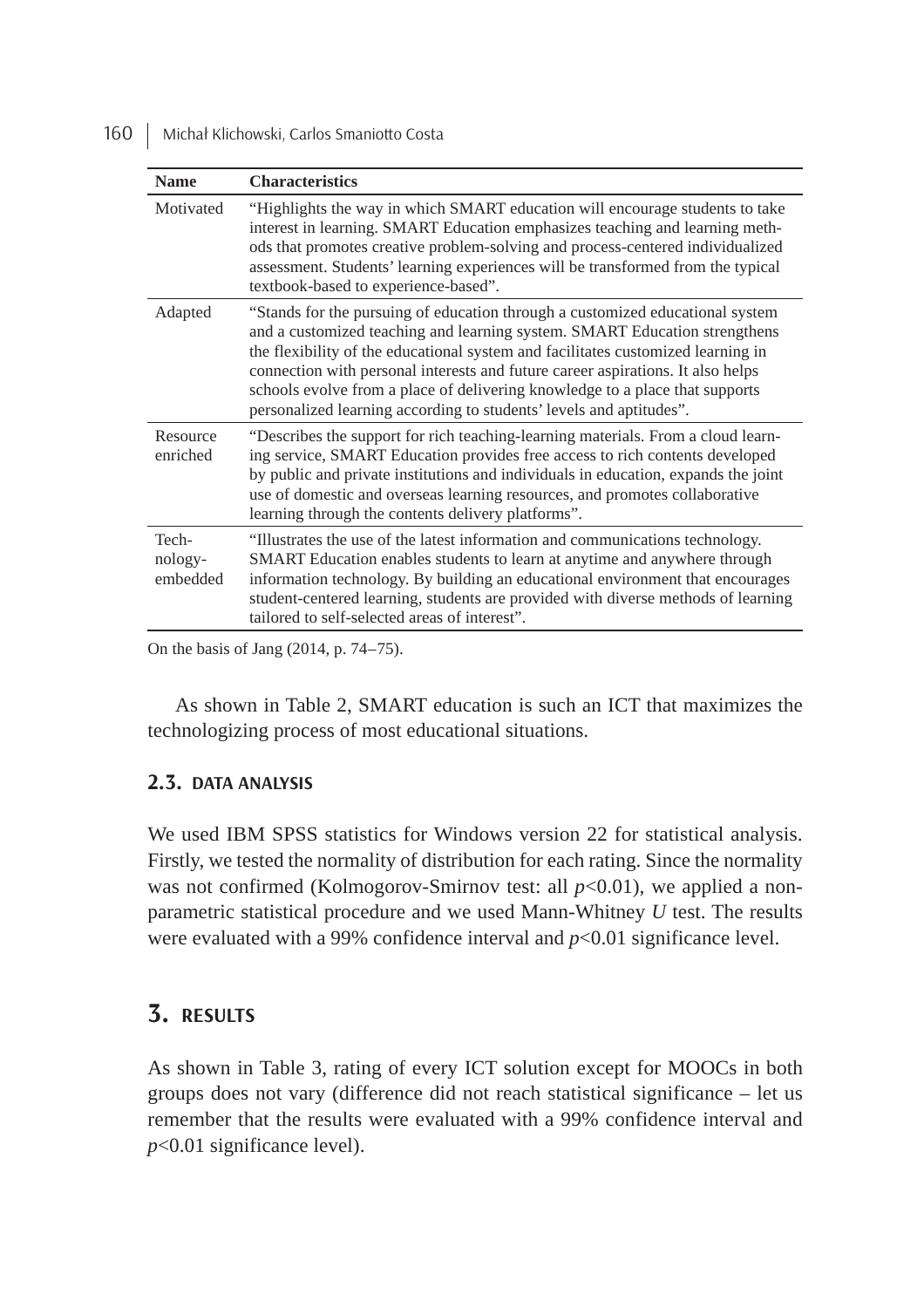| <b>ICT</b>                                       | group A<br>group B |           |       | $U$ -value | Sig.    |          |
|--------------------------------------------------|--------------------|-----------|-------|------------|---------|----------|
|                                                  | <b>Mean</b>        | <b>SD</b> | Mean  | <b>SD</b>  |         |          |
| <b>Augmented Paper</b><br><b>Systems</b>         | 3,880              | 0,927     | 4,174 | 0,778      | 242,500 | 0,313    |
| <b>MOOCs</b>                                     | 2,960              | 0,978     | 3,739 | 0,810      | 163,000 | $0,007*$ |
| <b>CyberParks</b>                                | 1,960              | 1,241     | 2,522 | 1,163      | 202,500 | 0,068    |
| Web-Based Science<br><b>Learning Environment</b> | 2,080              | 0.812     | 1,522 | 0,593      | 177,500 | 0,015    |
| <b>SEEK-AT-WD</b>                                | 2,040              | 0,841     | 1,565 | 0,788      | 191,000 | 0,032    |
| <b>SMART</b> Education                           | 1,280              | 0,542     | 1,304 | 0,559      | 281,500 | 0,870    |

**Table 3. Diff erences between ratings of groups A and B**

\* significant at < 0.01

As shown in Figure 1, in both groups there is a low degree of variation in the ratings of the ICT solutions, except for MOOCs. It means that the first hypothesis (H1) made in this study can be accepted only partially. It can thus be stated that the ratings of the ICT solutions of the study group are relatively consistent and invariable.

As shown in Table 4 and in Figure 2, there was a significant difference between the ratings from the Y set and the Z set in the study group. Respondents rated the ICT solutions from the Y set higher that from the Z set. It means that the second hypothesis of this study (H2) can be accepted. Therefore, we can assume that the study group better rates those ICT solutions whose application does not put at risk the *status quo* of the traditional educational model and requires low need for implementation of technology.

**Table 4. Mean rating for the Y and Z set**

| <b>ICT</b> | Mean  | <b>SD</b> | $U$ -value | Sig.         |
|------------|-------|-----------|------------|--------------|
| Y set      | 3.194 | 1.264     | 3547,500   | ${}< 0,0001$ |
| Z set      | 1,639 | 0,763     |            |              |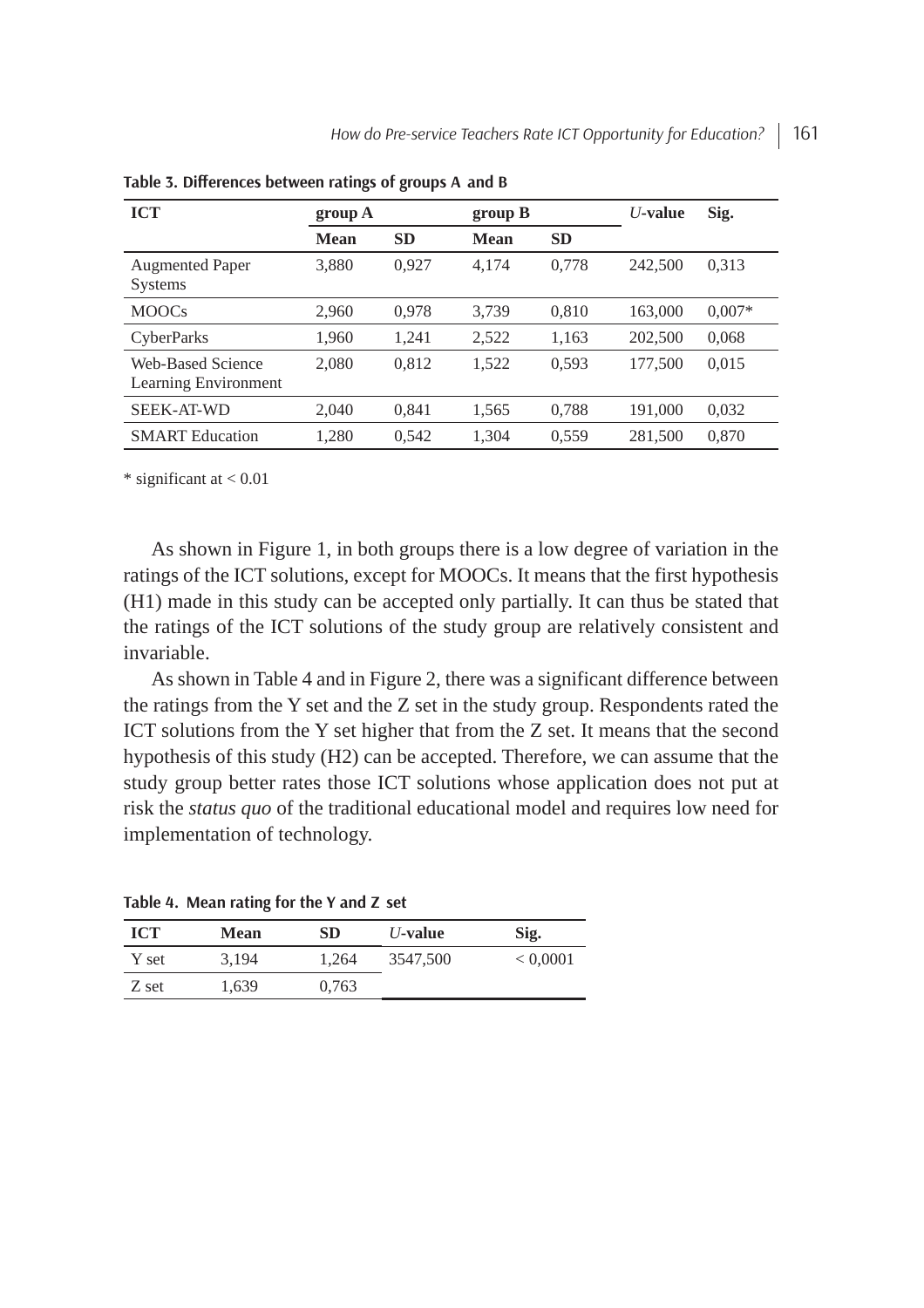

**Figure 1.** Variation of group A and B ratings. In the left column, there are results for the ICT solutions from the Y set, and in the right column from the Z set. The Augmented Paper Systems ratings have a very low degree of variation in both groups – they are extremely high (4 or 5 points), although in group A there were lower ratings (\*) and in group B the ratings equaled 3 points. The MOOCs ratings vary significantly and have a high degree of variation. Despite the lack of significance between differences of the CyberParks ratings, the degree of variation was high, with a score tendency towards 2 points. Ratings of Web-Based Science Learning Environment have a very low degree of variation in both groups, with points that are very low (1 or 2 points). Ratings of SEEK-AT-WD are also low, although they have insignificantly higher degree of variation in group A. In group B, there was only one very high rating (o). The ratings of SMART Education have the lowest degree of variation in both groups and they are the lowest – in group A, a few ratings were a bit higher (\*), and in group B there was only one slightly higher rating (o).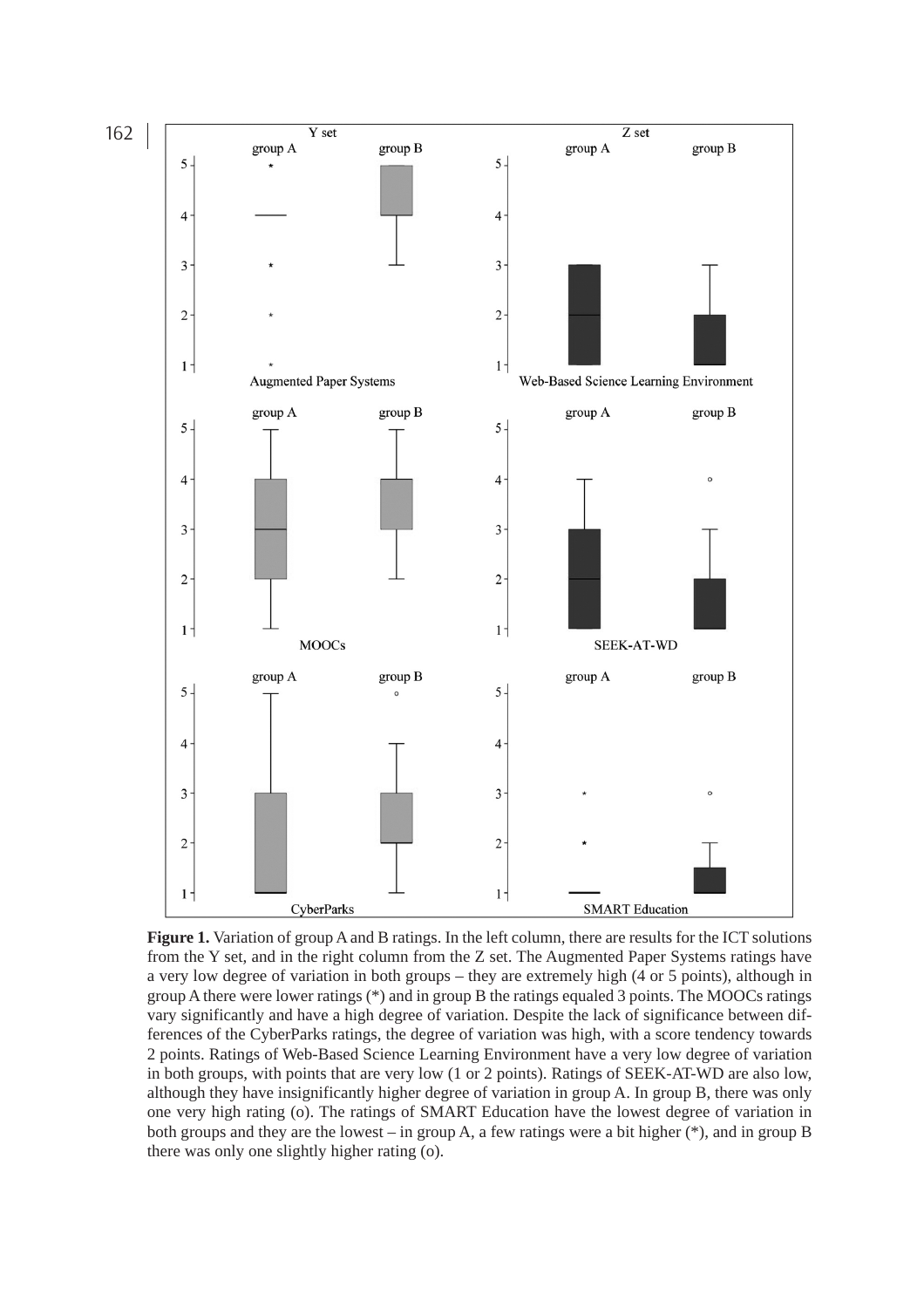

How do Pre-service Teachers Rate ICT Opportunity for Education? | 163

**Figure 2.** Mean rating for all analyzed ICT; in blue the Y set and in red the Z set.

### **4. DISCUSSION**

As Toki and Pange (2014, p. 184) aptly pointed out, "young people today, the current students, commonly use the web, social web (such as Facebook, Youtube, Twitter, Myspace), they collaborate through wikis, blogs or Skype, they have mobile connectivity and the form everyday tasks such as learning, listen to radio, applying for a job, shopping, dating, and only on. These activities involve the use ICT not just for gathering information but also for creating and publishing information". Therefore, it seems that today's young people, students, and also pre-service teachers should have positive attitudes towards ICT. In some contexts, research has in fact confirmed it. Valtonen et al. (2014) proved, for example, that pre-service teachers have a positive attitude towards ICT as a self-study tool. Additionally, Beacham and McIntosh (2014) demonstrated that pre-service teachers generally have positive attitudes towards ICT that they are already familiar with, but they still reveal some skepticism concerning the use of ICT in education. However, our research showed that:

- 1. The study group of pre-service teachers is relatively invariable and consistent in terms of the ratings of the ICT solutions.
- 2. Pre-service teachers give better ratings for the ICT solutions that could be used in the traditional educational model without having to implement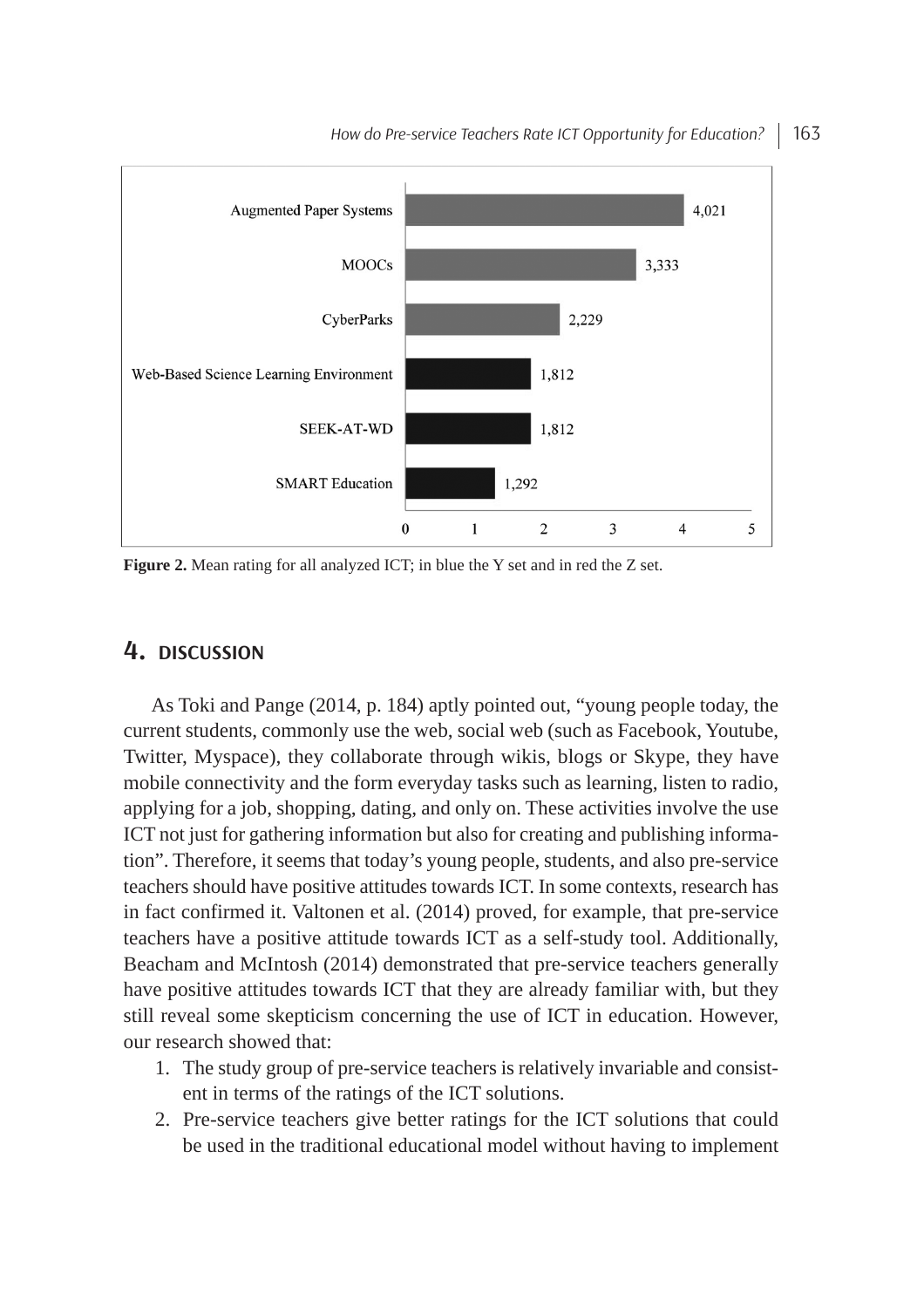complicated technological solutions, while they give worse ratings for those ICT solutions that deviate from this model and require a more significant technological framework.

The achieved results can be interpreted in a few ways:

Firstly, as using the ICT solutions from the Z set requires more technological knowledge than from the Y set, it is possible that pre-service teachers simply worry that they will not meet these requirements. Such an explanation is in a way confirmed by the research made by Valtonen et al. (2014), in which it was shown that pre-service teachers do not believe they are capable of using ICT and that they do not have experience in using ICT in the educational context. The pre-service teachers' concern may also be related to the digital divide between generations – a common belief that young people are always more technologically advanced (Pyzalski, 2012). In this context, there is an interesting study of Barak (2014), in which it was discovered that pre-service teachers are afraid that using ICT in their educational setting will weaken their authority in the classroom because of their comparatively weaker technology skills in relation to their students.

Secondly, introducing the ICT solutions from the Z set leads to radically higher requirements in technology than when introducing the ICT solutions from the Y set. Hence, pre-service teachers can worry that such an action will strengthen the global digital divide (cf. Berrío-Zapata & Rojas, 2014; Nipo, Bujang & Ting, 2014). As we already know, such an assumption is not correct (García-Valcárcel, Basilotta & López, 2014), however – as Beacham and McIntosh (2014) research shows – pre-service teachers most often do not understand that introducing ICT to education today is a foundation for balancing educational opportunity.

Thirdly, pre-service teachers are most often educated to be able to serve in the traditional educational model – thus they highly rate those ICT solutions that can be placed in this model. Low rating of the ICT solutions that breach the traditional educational model is a form of defending the *status quo*, their – socially constructed – reality.

**In summary, if our study is representative, the assumption of SCOT theory refers also to the group of preservice teachers. Preservice teachers – similarly to teachers – are invariable and consistent in their rating of ICT solutions. Therefore, it seems that this rating construction is built as early as during studies.** If we compare this result with the data concerning low innovative rating for education of ICT solutions, it is worth considering the possible changes in education of pre-service teachers.

There is no doubt that the education of pre-service teachers requires many significant modifications in the context of ICT. It seems invaluable in this context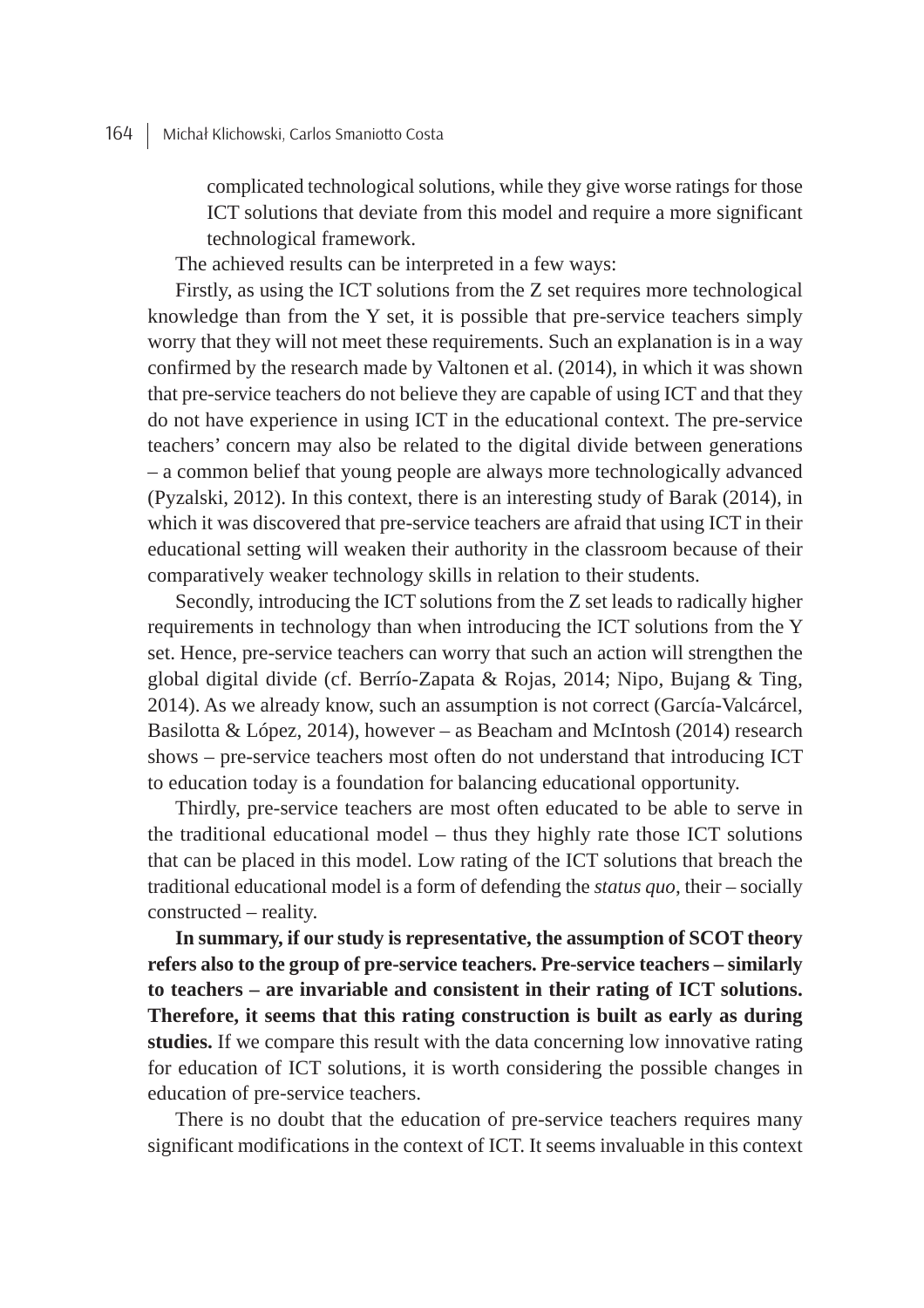to start working on introducing so called Technological, Pedagogical and Content Knowledge model (TPACK) to pre-service teachers' education. This model proposes making technological knowledge an obligatory part of the pre-service teachers' education in order to combine it with content knowledge and pedagogical knowledge (Day, 2014; Koh, Chai & Tay, 2014) (see Figure 3). Kabakci Yurdakul and Coklar (2014) defines that TPACK "refers to the teacher's knowledge of effective and efficient use of technology to increase the effectiveness and quality of instruction in the whole teaching process from planning to evaluation in the process of teaching a specific content". It should be highlighted, without the detailed description, that TPACK is a very advanced model, representing a "technopedagogical approach" to educate pre-service teachers (Kabakci Yurdakul & Coklar, 2014). However, as Koh and Chai (2014) demonstrated, there are still no precise guidelines as far as its application is concerned.



**Figure 3.** TPACK model of teacher knowledge. CK – Content Knowledge, PK – Pedagogical Knowledge, TK – Technological Knowledge, TCK – Technological and Content Knowledge, TPK – Technological and Pedagogical Knowledge, PCK – Pedagogical and Content Knowledge, TPACK – Technological, Pedagogical and Content Knowledge.

Own work on the basis of Day (2014, p. 25).

The discussed results based on this study have also revealed some weaknesses. The most important one is that the study sample was small and limited to one institution. There were also no measurements in the control groups, which could show how the pre-service teachers ratings compare with the ratings of students' population. It would be worth carrying out a new study, which would take into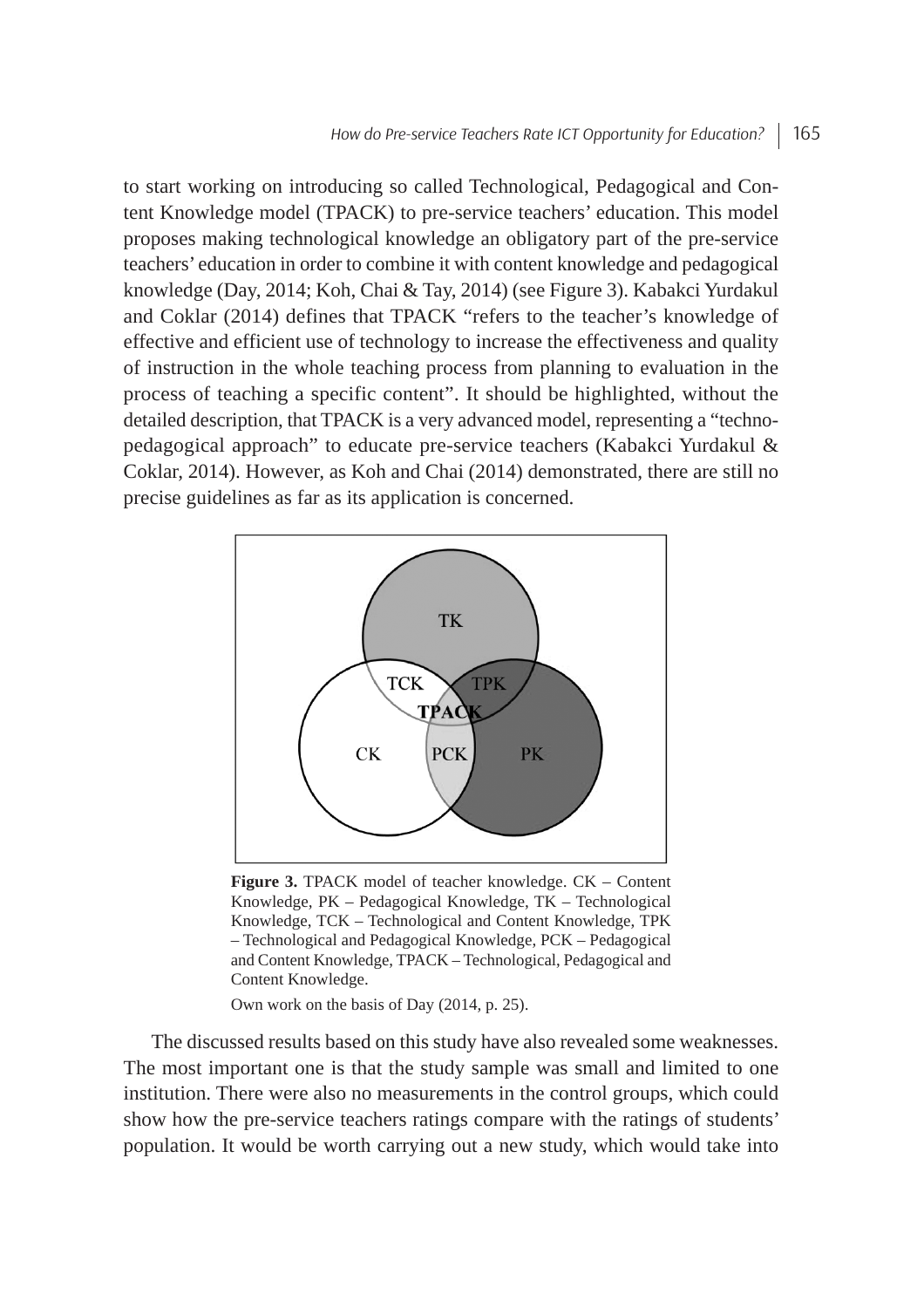166 | Michał Klichowski, Carlos Smaniotto Costa

account these limitations. Despite these, and maybe more weaknesses, this study can be an interesting argument in a discussion concerning the thesis that teachers' acquaintance with ICT (and thus their ratings of ICT) are built as early as during their studies, and that they are based on a rational fear of having to adapt to a new technological environment in their educational setting.

#### **Acknowledgement**

The study was supported by European Cooperation in Science and Technology Action: *Fostering knowledge about the relationship between Information and Communication Technologies and Public Spaces supported by strategies to improve their use and attractiveness (CYBERPARKS)* (TUD COST Action TU1306).

We thank anonymous reviewers for their constructive feedback on earlier version of this manuscript.

#### **References:**

- Acosta, E.S., Escribano Otero, J.J. & Toletti, G.C. (2014). Peer Review Experiences for MOOC. Development and Testing of a Peer Review System for a Massive Online Course. *The New Educational Review, 37*(3).
- Aguaded-Gómez, J.I. (2013). The MOOC Revolution: A New Form of Education from the Technological Paradigm?, *Comunicar: Media Education Research Journal, 21*(41).
- Andronie, M. & Andronie, M. (2014). Information and Communication Technologies (ICT) Used for Education and Training. *Contemporary Readings in Law & Social Justice, 6*(1).
- Barak, M. (2014). Closing the Gap Between Attitudes and Perceptions about ICT-enhanced Learning among Pre-service STEM Teachers. Journal of Science Education and Tech*nology, 23*(1).
- Beacham, N. & McIntosh, K. (2014). Student Teachers' Attitudes and Beliefs towards Using ICT within Inclusive Education and Practice. *Journal of Research in Special Educational Needs, 14*(3).
- Berrío-Zapata, C. & Rojas, H. (2014). The Digital Divide in the University: The Appropriation of ICT in Higher Education Students from Bogota, Colombia. *Comunicar: Media Education Research Journal, 22*(43).
- Bijker, W.E. (2010). How is Technology Made? That is the Question!. *Cambridge Journal of Economics, 34*(1).
- Bijker, W.E. (1997). *Of Bicycles, Bakelites, and Bulbs: Toward a Theory of Sociotechnical*. Boston: The MIT Press.
- Brantley-Dias, L. & Ertmer, P.A. (2013). Goldilocks and TPACK: Is the Construct "Just Right?". *Journal of Research on Technology in Education, 46*(2).
- Brun, M. & Hinostroza, J.E. (2014). Learning to Become a Teacher in the 21st Century: ICT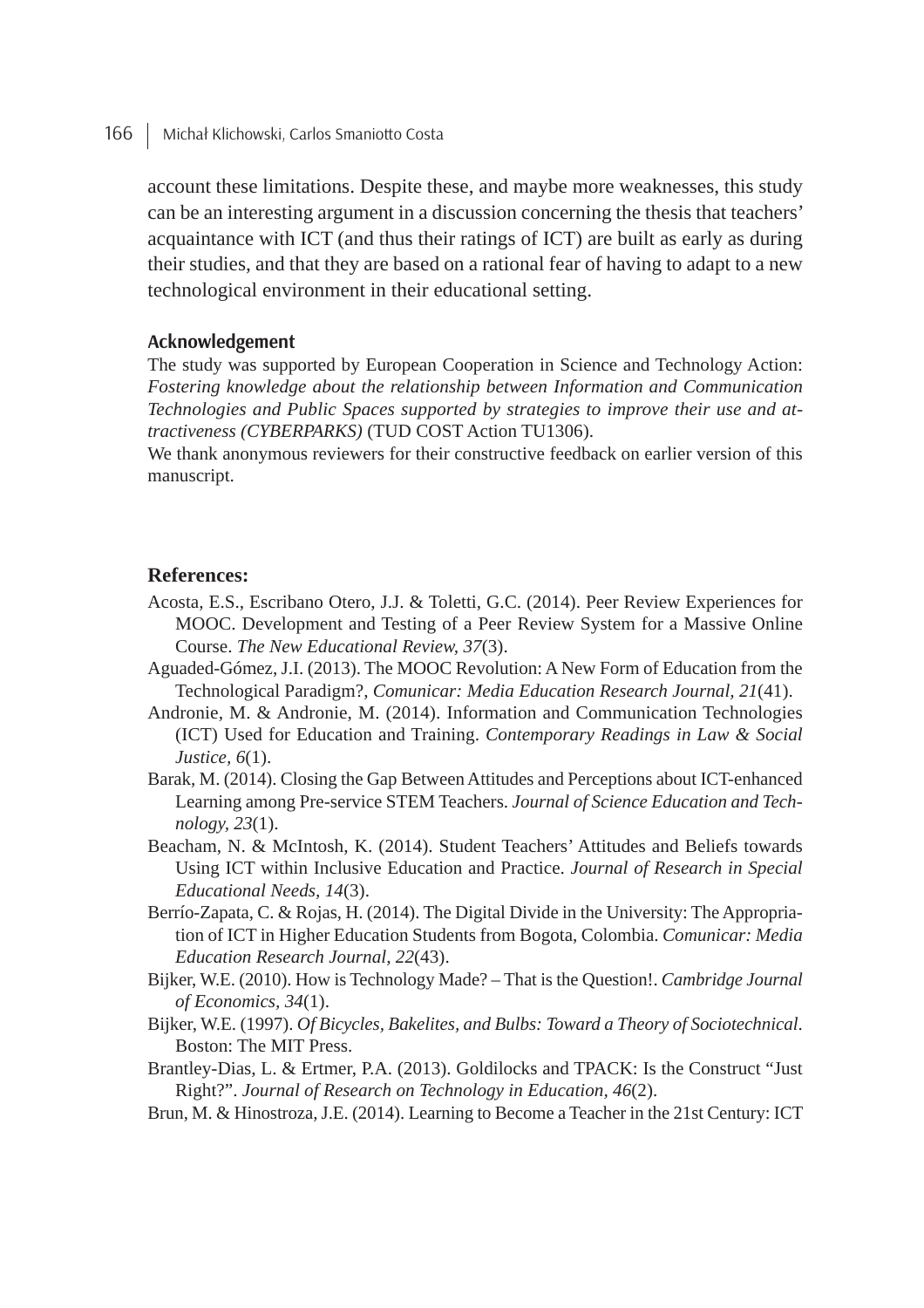Integration in Initial Teacher Education in Chile. *Journal of Educational Technology & Society, 17*(3).

- Byker, E.J. (2014). Bangalore's Challenge: The Social Construction of Educational Technology in India's Silicon Valley. *Global Studies Journal, 6*(2).
- Colbjørnsen, T. (2015). Digital Divergence: Analysing Strategy, Interpretation and Controversy in the Case of the Introduction of an Ebook Reader Technology. *Information, Communication & Society, 18*(1).
- *CyberParks Project. Fostering Knowledge about the Relationship between Information and Communication Technologies and Public Spaces Supported by Strategies to Improve Their Use and Attractiveness*, www.cost.eu/domains\_actions/tud/Actions/TU1306, [Access date: 01.02.2015].
- Day, L. (2014). ICT: The Changing Landscape. *Australian Primary Mathematics Classroom, 19*(2).
- Fulk, J. (1993). Social Construction of Communication Technology. *The Academy of Management Journal, 36*(5).
- García-Valcárcel, A., Basilotta, V. & López, C. (2014). ICT in Collaborative Learning in the Classrooms of Primary and Secondary Education. *Comunicar: Media Education Research Journal, 21*(42).
- Haspekian, M. (2014). Teachers Practices and Professional Geneses with ICT. *Electronic Journal of Mathematics & Technology, 8*(2).
- Heffernan, R.M. (2012). *Motivators of Classroom Technology Use and Types of Technology Being Used in Public Elementary Schools in an Urban School District*, Minneapolis: Walden University.
- Hernández-Ramos, J.P., Martínez-Abad, F., García Peñalvo, F.J., Herrera García, M.E. & Rodríguez-Conde, M.J. (2014). Teachers' Attitude Regarding the Use of ICT. A Factor Reliability and Validity Study. *Computers in Human Behavior, 31*.
- Inkinen, T. (2006). The Social Construction of the Urban Use of Information Technology: The Case of Tampere, Finland. *Journal of Urban Technology, 13*(3).
- Ivan, L. & Frunzaru V. (2014). The Use of ICT in Students' Learning Activities. *Journal of Media Research, 7*(1/2).
- Jang, S. (2014). *Study on Service Models of Digital Textbooks in Cloud Computing Environment for SMART Education. International Journal of u & eService, Science & Technology, 7*(1).
- Kabakci Yurdakul, I. & Coklar, A.N. (2014). Modeling Preservice Teachers' TPACK Competencies Based on ICT Usage. *Journal of Computer Assisted Learning, 30*(4).
- Koh, J.H.L. & Chai C.S. (2014). Teacher Clusters and Their Perceptions of Technological Pedagogical Content Knowledge (TPACK) Development through ICT Lesson Design. *Computers & Education, 70*.
- Koh, J.H.L., Chai, C.S. & Tay, L.Y. (2014). TPACK-in-Action: Unpacking the Contextual Influences of Teachers'Construction of Technological Pedagogical Content Knowledge (TPACK). *Computers & Education, 78*.
- Kranz, G. (2014). MOOCs: The Next Evolution in eLearning?. *Workforce, 93*(4).
- Lakhana, A. (2014). What Is Educational Technology? An Inquiry into the Meaning, Use, and Reciprocity of Technology. *Canadian Journal of Learning and Technology, 40*(3).